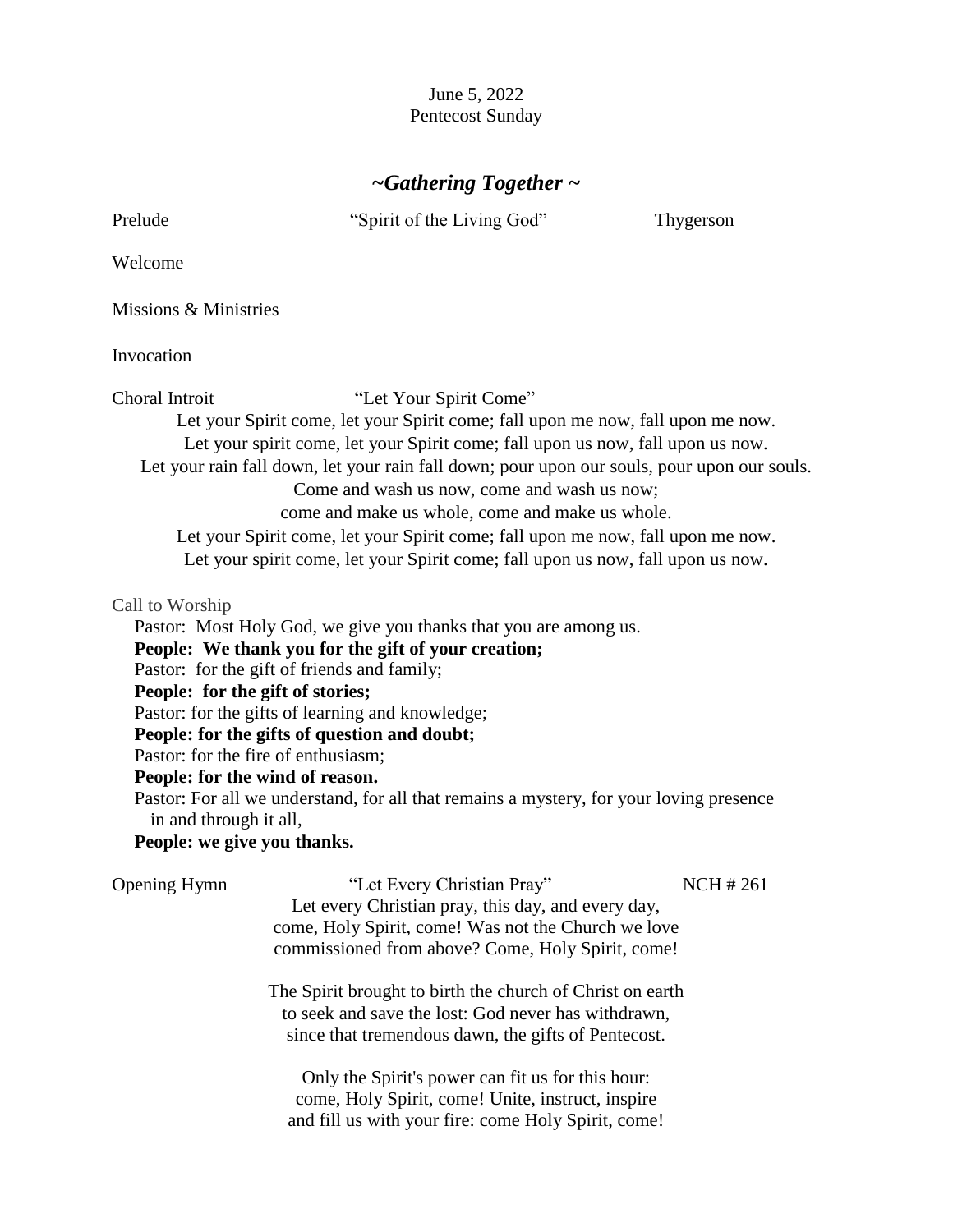## *~ Coming Alive in Community ~*

Call to Confession

Let us come with confidence and humility to our time of confession.

Prayer of Confession

Pastor: God, Spirit, call each of us.

**People: But we are often reluctant to heed the call. The wind of your Spirit blows, at times fiercely, and draws us onward. Yet we cling to the fragile familiarities, to securities, and to safety. Help us to risk letting go, stand free as your servant people. Help us to capture visions of the future, so that we can joyfully and boldly be the body of Christ, in whose name we pray. Amen.** 

*Silence for Prayer and Reflection*

Assurance of Forgiveness

God is merciful and gracious; slow to anger and abounding in steadfast love. Hear the good news: in Jesus Christ we are forgiven and set free.

Special Music **"**Open Your Heart's Door" Chancel Choir Ron Cadmus/Dan Wolgemuth; © 2001 First Run Muzik Psalter (ASCAP)

### *~ We Hear God's Word ~*

Scripture Lessons

The Old Testament Reading: Genesis 11:1-9 Dan Wolgemuth The Reading of Psalm 104:24-34 The Epistle Reading: Acts 2:1-21 The Word of God for the people of God. **Thanks be to God.**

Sermon Rev. Suzanne M. Spaulding

Hymn for Reflection "O Spirit of the Living God" **NCH** # 263 O Spirit of the living God, pure Light and Fire Divine: burn brightly in your church once more, its life and faith refine, Fill it with love and joy and power, with righteousness and peace; till Christ shall dwell in human hearts, and sin and sorrow cease.

> Blow, Wind of God! With wisdom blow, disperse and put to flight the mists of error, clouds of doubt, which hide you from our sight.. Burn, Winged Fire! Inspire our lips, renew in us your call to preach with zeal your great good news: God's love extends to all.

Teach us to utter living words of truth which all may hear, the language all can understand when love speaks loud and clear; Till every nation, age and race shall blend their creeds in one, and all together use their gifts to see your will is done.

So shall we know the power of Christ, the strength of love to save, so shall we rise with Christ to life which soars beyond the grave;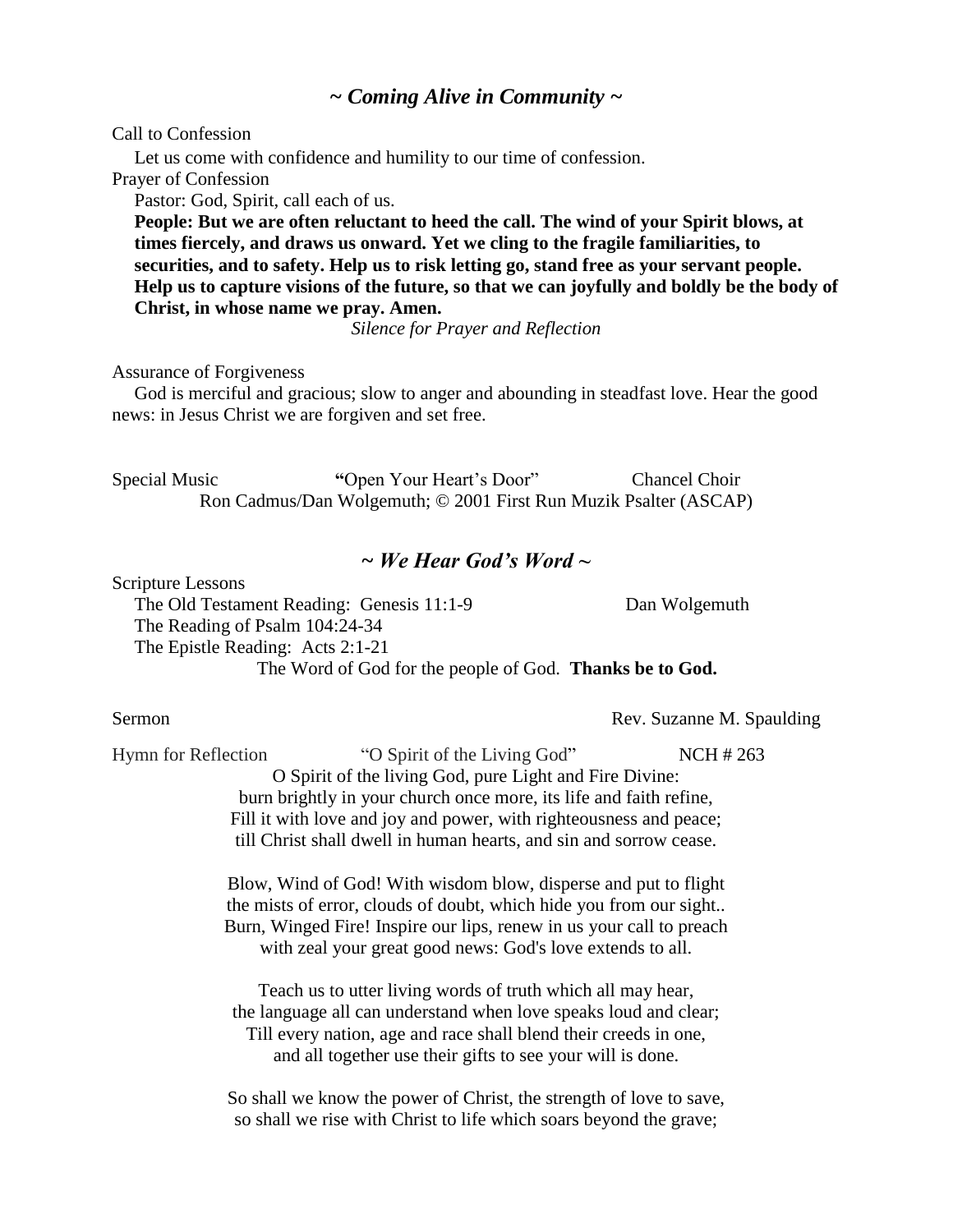And earth shall win true holiness, which makes your children whole; And draws us on by grace to reach creation's glorious goal!

### *~ Sharing Blessings With Others ~*

Prayers of the People

The Prayer of Our Savior

Minister: Let us pray as Christ our Savior has taught us.

**All: Our Father, who art in heaven, hallowed be thy name. Thy Kingdom come. Thy will be done on earth as it is in heaven. Give us this day our daily bread. And forgive us our sins, as we forgive those who sin against us. And lead us not into temptation, but deliver us from evil. For thine is the kingdom and the power and the glory, forever. Amen.**

Offering our Gifts - Thank you for your faithful support of Shenkel's ongoing ministries *Coventry Food Pantry- The Pantry is located on the lower level of the North Coventry Township building and is a provider for the Emergency Food Assistance Program for Nothern Chester County. Established over 30 years ago, it assists area residents from all municipalitie in the Owen J. Roberts School District including South Coventry Township.*

| <b>Offering Response</b> | "Doxology"                                                                     | NCH # 778 |
|--------------------------|--------------------------------------------------------------------------------|-----------|
|                          | Praise God from whom all blessings flow; Praise god, all creatures here below; |           |
|                          | Praise God for all that love has done; Creator, Christ, and Spirit, One.       |           |

Prayer of Dedication

# *~ Holy Communion~*

Invitation

Pastor: Beloved in Christ, the Gospel tells us that on the first day of the week, Jesus Christ was raised from death, appeared to Mary Magdalene, on that same day sat at the table with two disciples, and was known to them in the breaking of the bread.

**People: This is the joyful feast of the people of God. Men and women, youth and children, come from the east and the west, from the north and the south, and gather at Christ's table.** 

Pastor: This table is for all Christians who wish to know the presence of Christ and to share in the community of God's people.

Communion Prayer Minister: God be with you. **People: And also with you.** Minister: Lift up your hearts. **People: We lift them to God.** Minister: Let us give thanks to God Most High. **People: It is right to give God thanks and praise.**

Pastor: We give you thanks, God………we praise you with joy.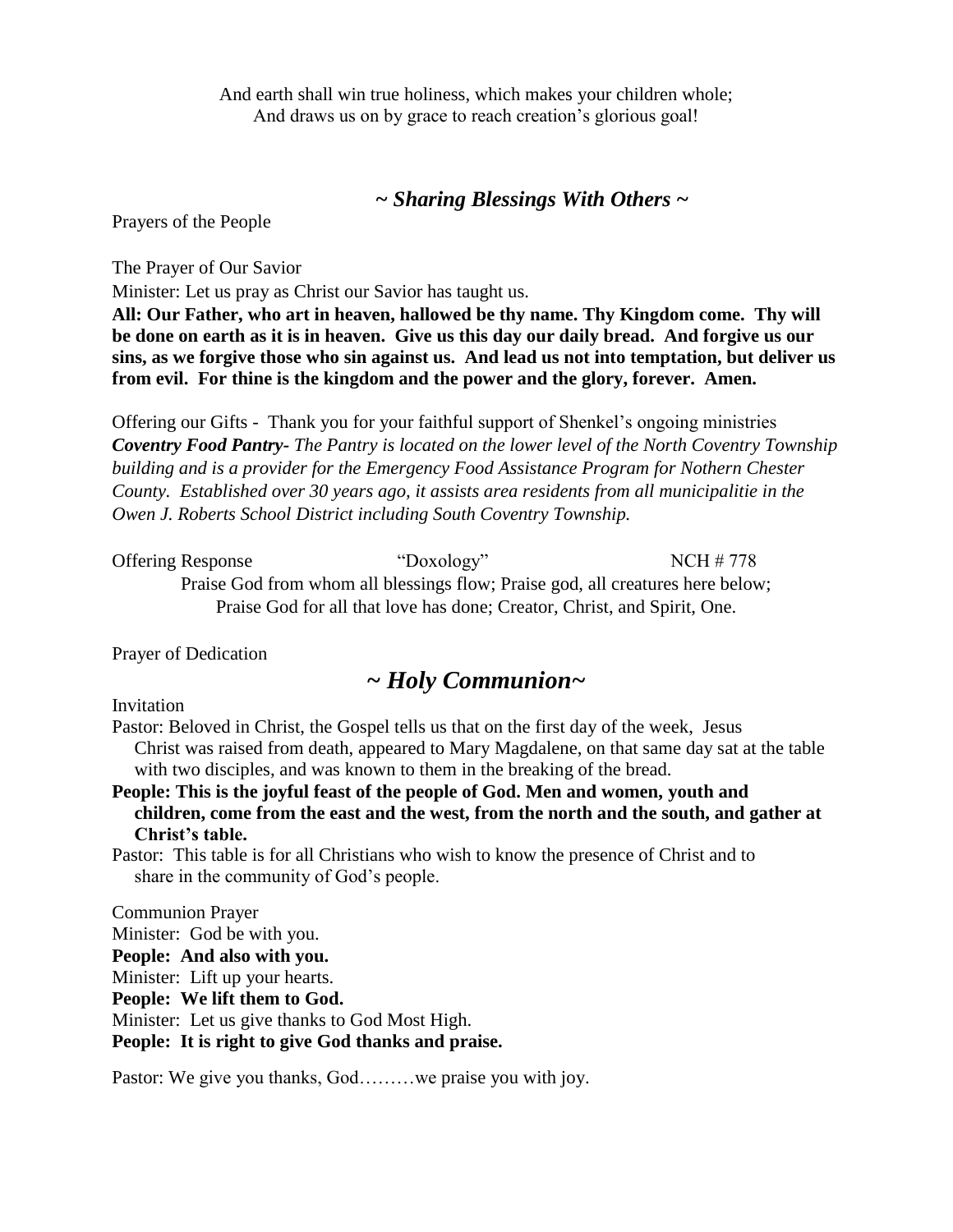**All**: **Holy, holy, holy God of love and majesty, the whole universe speaks of your glory, O God Most High. Blessed is the one who comes in the name of our God! Hosanna in the highest!**

Pastor: We remember that on the night…… mystery of our faith.

**All: Christ's death, O God, we proclaim. Christ's resurrection we declare. Christ's coming we await. Glory be to you, O God.**

Pastor: Eternal God, we unite in this covenant of faith….. able to make all things new. **All: Be present with us as we share this meal, and throughout all our lives, that we may** 

**know you as the Holy One, who with Christ and the Holy Spirit, lives forever. Amen.** 

The Breaking of the Bread, The Pouring of the Cup

Sharing the Bread and Cup

Prayer of Thanksgiving

Minister: Let us pray.

**All: Bountiful God, we give you thanks that you have refreshed us at your table by granting us the presence of Christ. Strengthen our faith, increase our love for one another, and send us forth into the world in courage and peace, rejoicing in the power of the Holy Spirit. Amen.** 

## *~ Going out in Joy ~*

Sending Hymn "Come, Share the Spirit" NCH # 62

Come, share the Spirit, moving among us, weaving in and through this place; breaking down the walls that split and divide, bringing wholeness to embrace. Come, Living Spirit, bloom in our hearts as when the dessert bursts with life; take thirsty souls, fill them with your love, and remove all greed and strife.

Come, Rushing Waters, let justice roll like an everflowing stream; Till the poor find strength as they hear the good news, and the rich adopt new dreams. Come, Blazing Fire, anoint our tongues with the messages of peace; till, though blind, we see, and deaf, we hear, and imprisoned, find release.

Come, Gentle Breezes, breath of all loving, given to God's chosen band; Let us dance and feast with the broken ones, bring compassion to our land. Come! Lift our hands in joyful applause to the Maker of the earth; for our Father who lifts us when we fall, and our Mother who gives us birth!

#### Benediction

| Choral Sending | "Teach Us How to Live" | <b>Bulletin Insert</b> |
|----------------|------------------------|------------------------|
| Postlude       | "Teach Us How to Live" | arr. Wolgemuth         |